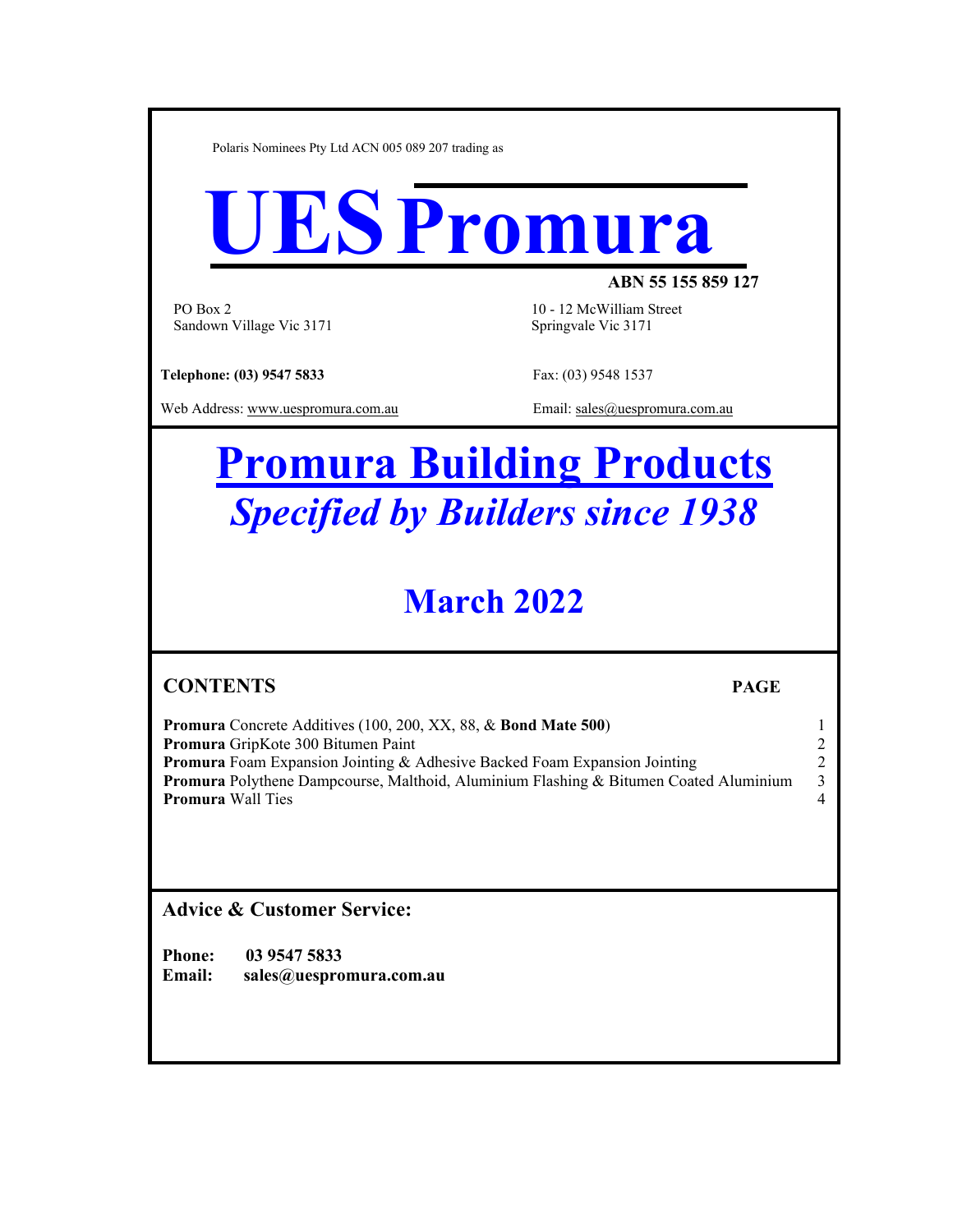

10 - 12 McWilliam Street Springvale Victoria 3171 **PO Box 2 Sandown Village Vic 3171 Telephone: (03) 9547 5833** Fax: (03) 9548 1537

ABN 55 155 859 127 Web Address: www.uespromura.com.au Email: sales@uespromura.com.au

# **Concrete Additives**

### **Promura 100 Clear Cement Waterproofer**

Waterproofs mortar, external  $\&$  internal cement render. Use 1 litre per 20 litres of water or 1 litre per 40kg of cement. Cement to sand ratio must be 1 to 3

| <b>Item Code</b> | <b>Pack Size Litres</b> | <b>Ctn Qtv</b> |
|------------------|-------------------------|----------------|
| 2L100            | 2.5                     |                |
| 5L100            |                         |                |
| 20L100           |                         |                |









ABN 55 155 859 127

#### **Promura 200 Quick Setter**  Reduces the setting time of concrete.

Use 2.5 to 5 litres per 40kg of cement, depending on concrete strength.

| <b>Item Code</b> | <b>Pack Size Litres</b> | <b>Ctn Qtv</b> |
|------------------|-------------------------|----------------|
| 2L200            | 2.5                     |                |
| 5L200            |                         |                |
| 20L200           |                         |                |

### **Promura XX Mortar Plasticiser**

Suitable for use with *"fatty"* sands. Use 30ml per 40kg of cement or 250ml per 200 litres of water.

| <b>Item Code</b> | <b>Pack Size Litres</b> | <b>Ctn Qtv</b> |
|------------------|-------------------------|----------------|
| 2LXX             | 2.5                     |                |
| 5LXX             |                         |                |
| 20LXX            |                         |                |

### **Promura 88 Mortar Plasticiser**

Makes cement more workable. Suitable for use with *"course, hungry sand"***.** Use 30 – 60 ml per 40kg of cement, depending on the type of sand.

| <b>Item Code</b> | <b>Pack Size Litres</b> | <b>Ctn Qty</b> |
|------------------|-------------------------|----------------|
| 2L88             | 2.5                     |                |
| 5L88             |                         |                |
| 20L88            |                         |                |

### **Promura Bond Mate 500 PVA Bonding Agent**

Gives perfect adhesion for plaster or cement rendering. Coat surface with a half strength solution of Promura Bond Mate

| <b>Item Code</b>   | <b>Pack Size Litres</b> | <b>Ctn Qtv</b> |
|--------------------|-------------------------|----------------|
| <b>2LBond Mate</b> | 2.5                     |                |
| <b>5LBond Mate</b> |                         |                |
| 20LBondMate        | 20                      |                |

**WARNING:** THE CUSTOMER SHALL CONDUCT THEIR OWN TEST TO DETERMINE THE SUITABILITY AND THE FITNESS OF THE PRODUCT FOR THE CUSTOMER'S INTENDED USE.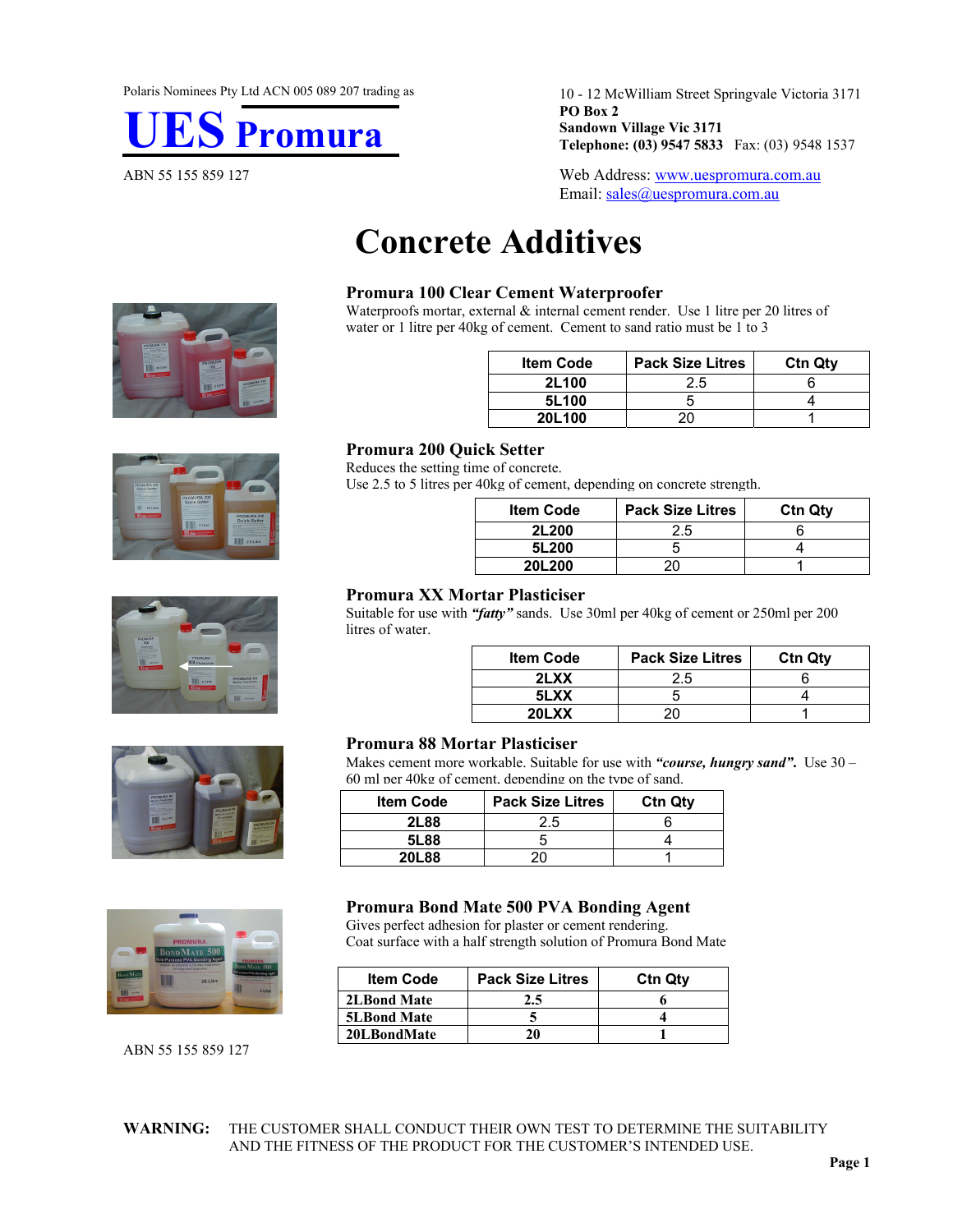Polaris Nominees Pty Ltd ACN 005 089 207 trading as



10 - 12 McWilliam Street Springvale Victoria 3171 **PO Box 2 Sandown Village Vic 3171 Telephone: (03) 9547 5833** Fax: (03) 9548 1537



#### **Promura GripKote 300 Multi-Purpose Waterproofing Bitumen Paint**  Water-Based \* Non-Toxic \* Non-Hazardous \* Odourless Suitable for Waterproofing of Drinking Water Tanks and Fishponds

| <b>Item Code</b> | <b>Pack Size Litres</b> | <b>Carton Qty</b> |
|------------------|-------------------------|-------------------|
| 4LGripKote       |                         |                   |
| 20LGripKote      |                         |                   |

## **Promura Flex Foam Expansion Jointing (Zipped) 25 Metre Rolls**

| <b>Item Code</b> | <b>Description</b>               | Qty per<br>Pack |
|------------------|----------------------------------|-----------------|
| $Flex 25m$ 75mm  | 25 metres x $75$ mm x 10mm       | 15              |
| Flex 25m 100mm   | $25$ metres x 100mm x 10mm       | 12              |
| Flex 25m 125mm   | $25$ metres x $125$ mm x $10$ mm |                 |
| Flex 25m 150mm   | $25$ metres x $150$ mm x $10$ mm |                 |



| <b>Flex Adhes</b> 75  | 25 metres x 75mm x 10mm Adhesive  |  |
|-----------------------|-----------------------------------|--|
| <b>Flex Adhes 100</b> | 25 metres x 100mm x 10mm Adhesive |  |
| <b>Flex Adhes 125</b> | 25 metres x 125mm x 10mm Adhesive |  |
| <b>Flex Adhes 150</b> | 25 metres x 150mm x 10mm Adhesive |  |
| <b>Flex Adhes 200</b> | 25 metres x 200mm x 10mm Adhesive |  |

#### **WARNING:** THE CUSTOMER SHALL CONDUCT THEIR OWN TEST TO DETERMINE THE SUITABILITY AND THE FITNESS OF THE PRODUCT FOR THE CUSTOMER'S INTENDED USE.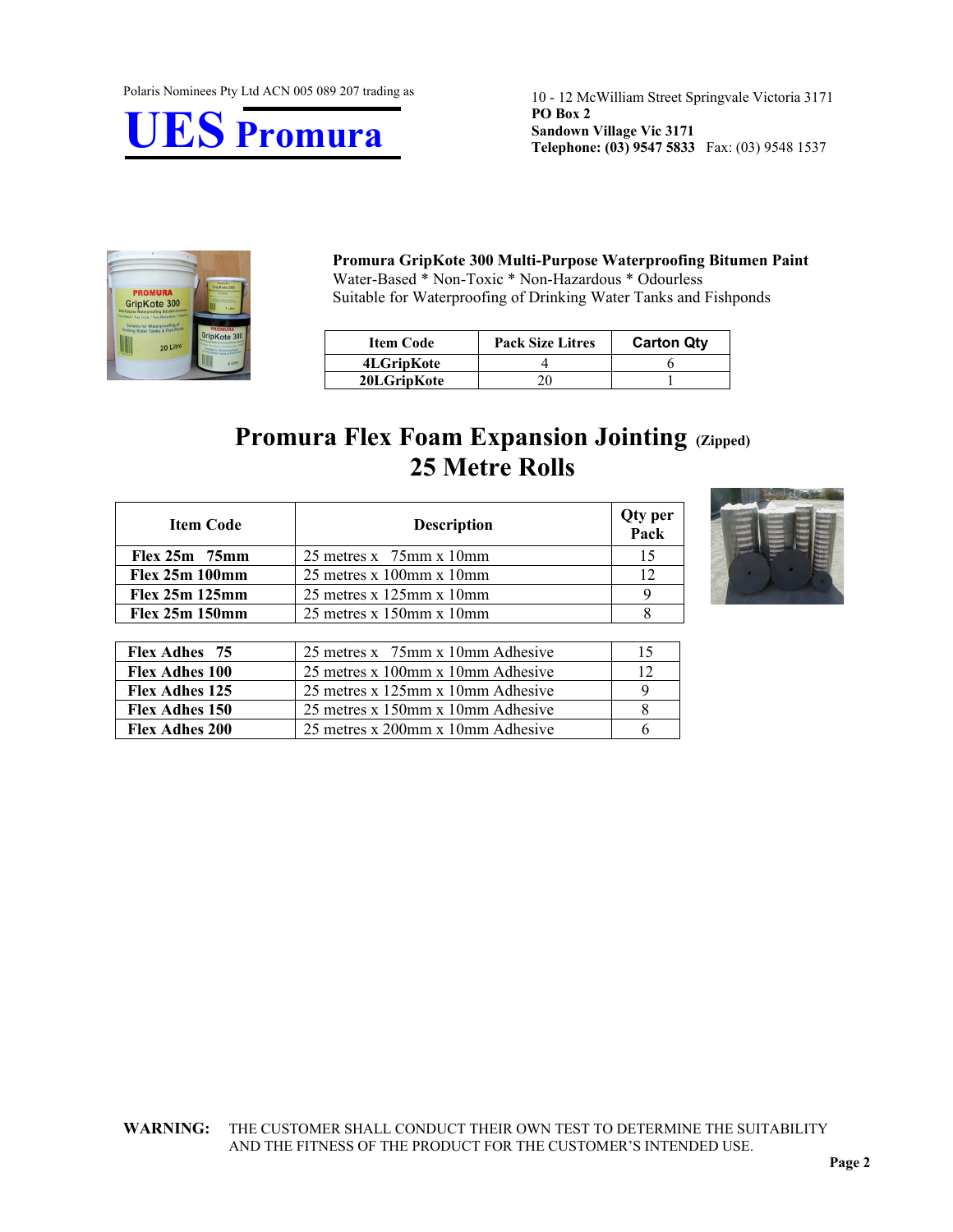Polaris Nominees Pty Ltd ACN 005 089 207 trading as



10 - 12 McWilliam Street Springvale Victoria 3171 **PO Box 2 Sandown Village Vic 3171 Telephone: (03) 9547 5833** Fax: (03) 9548 1537

ABN 55 155 859 127 Meth Address: www.uespromura.com.au Email: sales@uespromura.com.au

# **Dampcourse & Flashing**

**Promura Black Embossed Polythene Dampcourse (500 Micron)** 

| <b>Item Code</b> | <b>Ctn Qty</b> | Width mm | Length<br><b>Metres</b> |
|------------------|----------------|----------|-------------------------|
| EMB110 R (12)    | 12             | 110      | 30                      |
| EMB150 R (8)     |                | 150      | 30                      |
| EMB230 R (8)     |                | 230      | 30                      |
| EMB300 R (6)     |                | 300      | 30                      |
| EMB380 R (4)     |                | 380      | 30                      |

### **Promura 2 Ply Malthoid Roofing and Dampcourse**

| <b>Item Code</b> | <b>Width mm</b> | <b>Length Mt</b> |
|------------------|-----------------|------------------|
| <b>MAL110</b>    | 110             | ንበ               |
| <b>MAL150</b>    | 150             | ንበ               |
| <b>MAL230</b>    | 230             | 20               |
| <b>MAL1000</b>   | 1000            |                  |

### **Promura 0.3mm Raw Aluminium Window Flashing**

| <b>Item Code</b> | <b>Width mm</b> | Length Mt |
|------------------|-----------------|-----------|
| <b>RAW15010</b>  | 150             |           |
| <b>RAW23010</b>  | 230             |           |
| <b>RAW30010</b>  | 300             |           |

### **Promura 0.3mm Standard Bitumen Coated Aluminium**

| <b>Item Code</b> | Width mm | <b>Length Mt</b> |
|------------------|----------|------------------|
| <b>STD110</b>    | 110      | 10               |
| <b>STD150</b>    | 150      |                  |
| <b>STD230</b>    | 230      |                  |
| <b>STD300</b>    | ∩∩ר      |                  |



**WARNING:** THE CUSTOMER SHALL CONDUCT THEIR OWN TEST TO DETERMINE THE SUITABILITY AND THE FITNESS OF THE PRODUCT FOR THE CUSTOMER'S INTENDED USE.